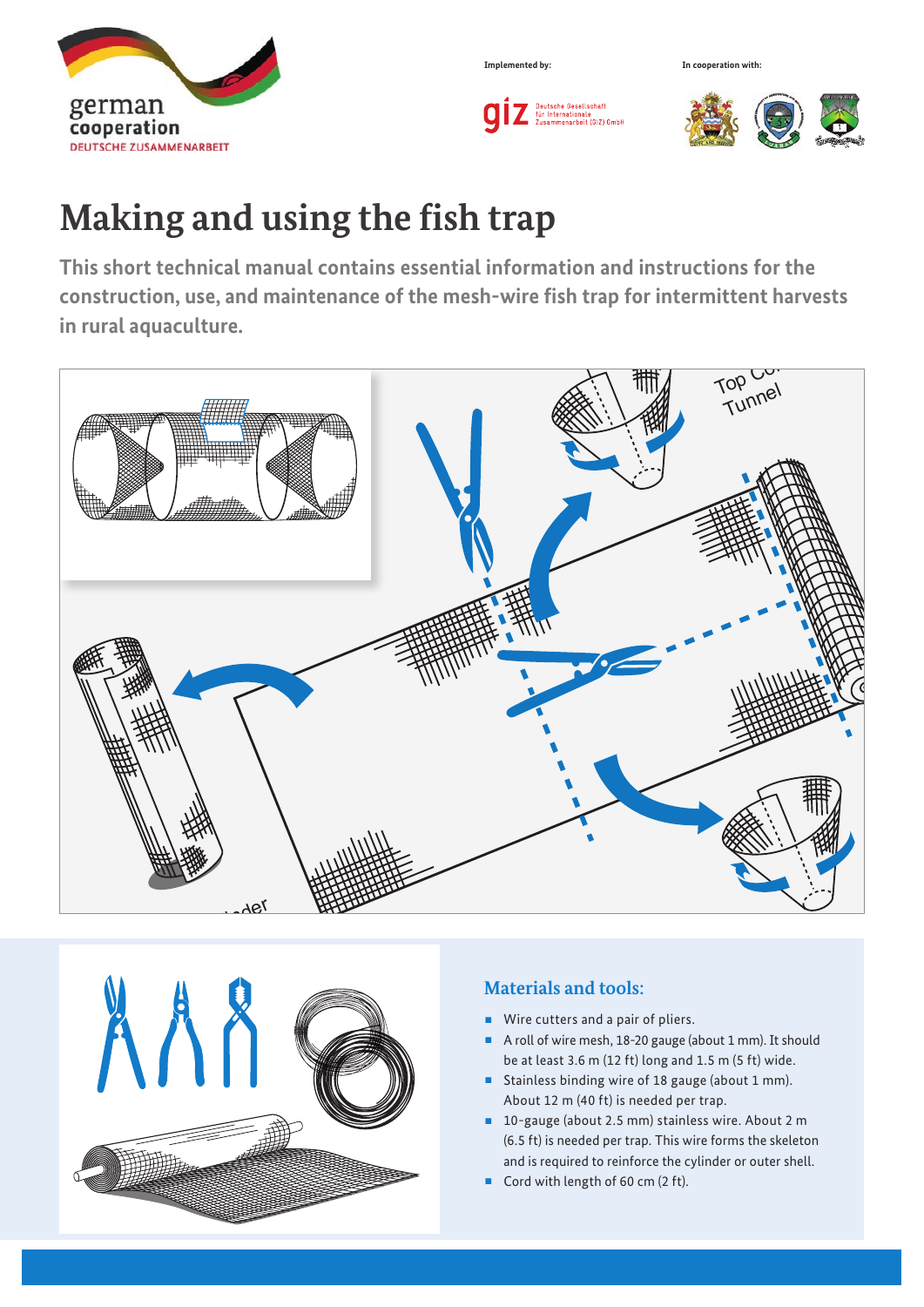## **Instructions**

- **1** Take the 3.6 m (12 ft) wire mesh and, using pliers or wire cutters, cut a strip measuring 0.6 m (2 ft) by 1.5 m (5 ft). You now have a large piece of wire mesh measuring 3 m (10 ft) by 1.5 m (5 ft) and a strip measuring 0.6 m (2 ft) by 1.5 m (5 ft). Put the strip aside; you will need it later.
- **2** Take the 3 m (10 ft) by 1.5 m (5 ft) wire mesh. Cut it into two 1.5 m (5 ft) by 1.5 m (5 ft) squares. Put one piece aside and continue with the other piece.
- **3** Roll the square so that it forms a cylinder. The two opposite sides that you want to bring together to form the cylinder should overlap about 7-10 cm (3-4 inches).
- **4** Cut about 2.4 m (8 ft) of the binding wire with the pliers.





- **5** Intertwine the overlaps of the cylinder very well with the binding wire. Make several loops and knots so that the trap becomes firm and strong. If necessary, use pliers for this purpose.
- **6** You should now have a 1.5 m (5 ft) tall cylinder with a diameter of about 0.5 m (1.5 ft). Set it aside.
- **7** Take the 1.5 m (5 ft) square piece of wire mesh (that you set aside) in the second step to make two funnels.
- **8** Cut the square piece of wire mesh into two equal pieces. You will have two rectangles, each about 1.5 m (5 ft) long and 0.75 m (2.5 ft) high.



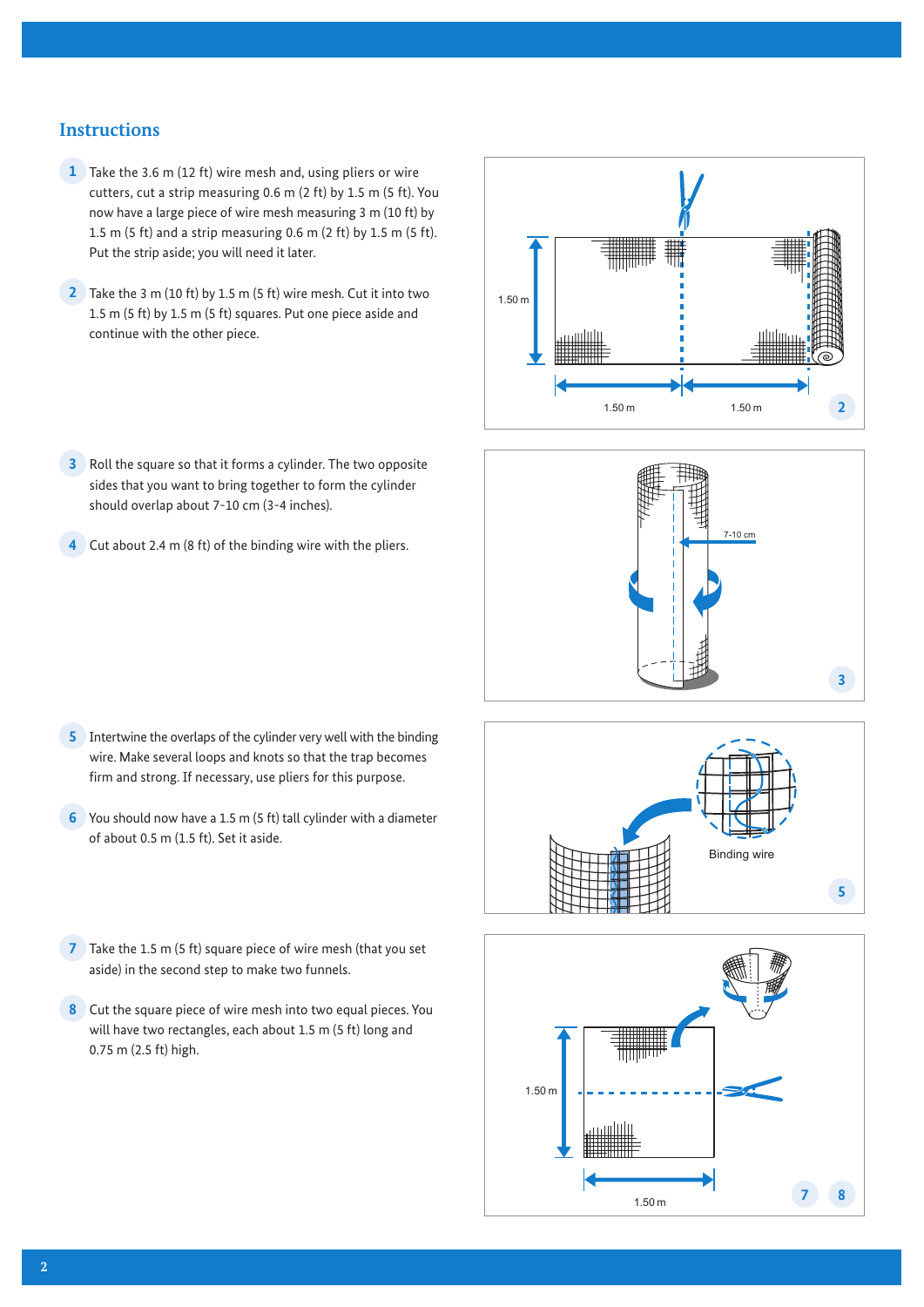- **9** Take the cord with the length of 60 cm (2 ft) and the wire cutters and cut a semicircle from each rectangle.
- **10** You now have two semicircles 60 cm (2 ft) high. To taper the funnel, cut out a small semicircle for each. Its size depends on the size of the fish you want to catch. To catch small fish from  $6 g - 25 g$ , the radius should be 2.5 cm (1 inch).
- **11** Cut about 2.4 m (8 ft) of the binding wire and divide it into two 1.2 m (4 ft) long pieces.
- **12** Take one of the semicircles, form it into a funnel whose large diameter corresponds to that of the cylinder (i.e. about 0.5 m or 20 inches) and use one of the binding wires to intertwine the overlapping sides of the funnel with each other. Then take the other half circle and use the second binding wire to intertwine the overlapping sides of the second funnel as well.
- **13** Insert one of the funnels into one of the open ends of the cylinder so that the narrow end of the funnel faces inward while the wide end sits on the circumference of the open top of the cylinder.

**14** Cut about 3.6 m (12 ft) of the binding wire, then cut it into two 1.8 m (6 ft) long pieces. Braid the funnel and cylinder together with one of the 1.8 m (6 ft) long pieces of wire around the opening of the cylinder and cut off any excess wire.

**15** Take the second funnel and proceed with it as in step 14.







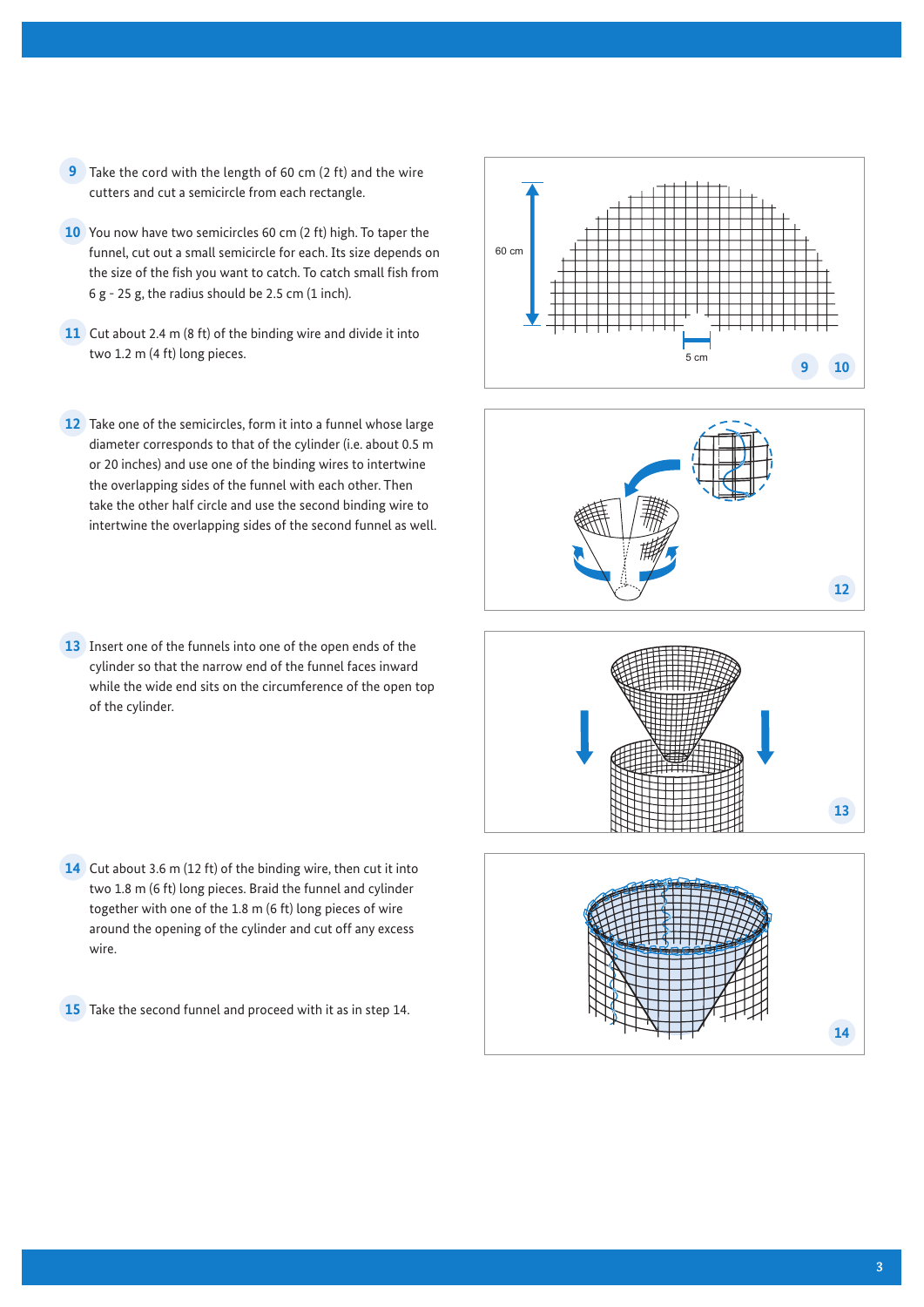- **16** You now have a cylinder with funnels embedded at the ends. If you have followed the instructions correctly, there should be a gap of 0.3 m (1 ft) between the two funnels.
- **17** Cut a 0.3 m (1 ft) square opening from the curved surface of the cylinder between the tapers of the embedded funnels.

18 Cut a 0.9 m by 0.45 m (3 ft x 1.5 ft) rectangle from the remaining 0.6 m by 1.5 m (2 ft x5 ft) strip of wire mesh (from step 1). Fold this rectangle in half to make a 0.45 m by 0.45 m (1.5 by 1.5 ft) square. This will serve as the door to the opening made above, so it must be very sturdy.

**19** Cut about 2.1 m (7 ft) of the binding wire and use it to secure the door to the opening. Note: The trap door is used to facilitate access to the trap to place bait or remove a catch.

- **20** Take the wire of 10-gauge wire (about 2.5 mm), cut it in half and intertwine each of the wires around the outside of the cylinder. These two rings will serve to reinforce the cylinder and attach lines for laying out the trap.
- **21** From the leftover wire mesh you can build a bait tube, which you attach to the inner wall between the two funnels of the trap. Alternatively, you can use a small net to hang a bait bag in the trap.

**4**